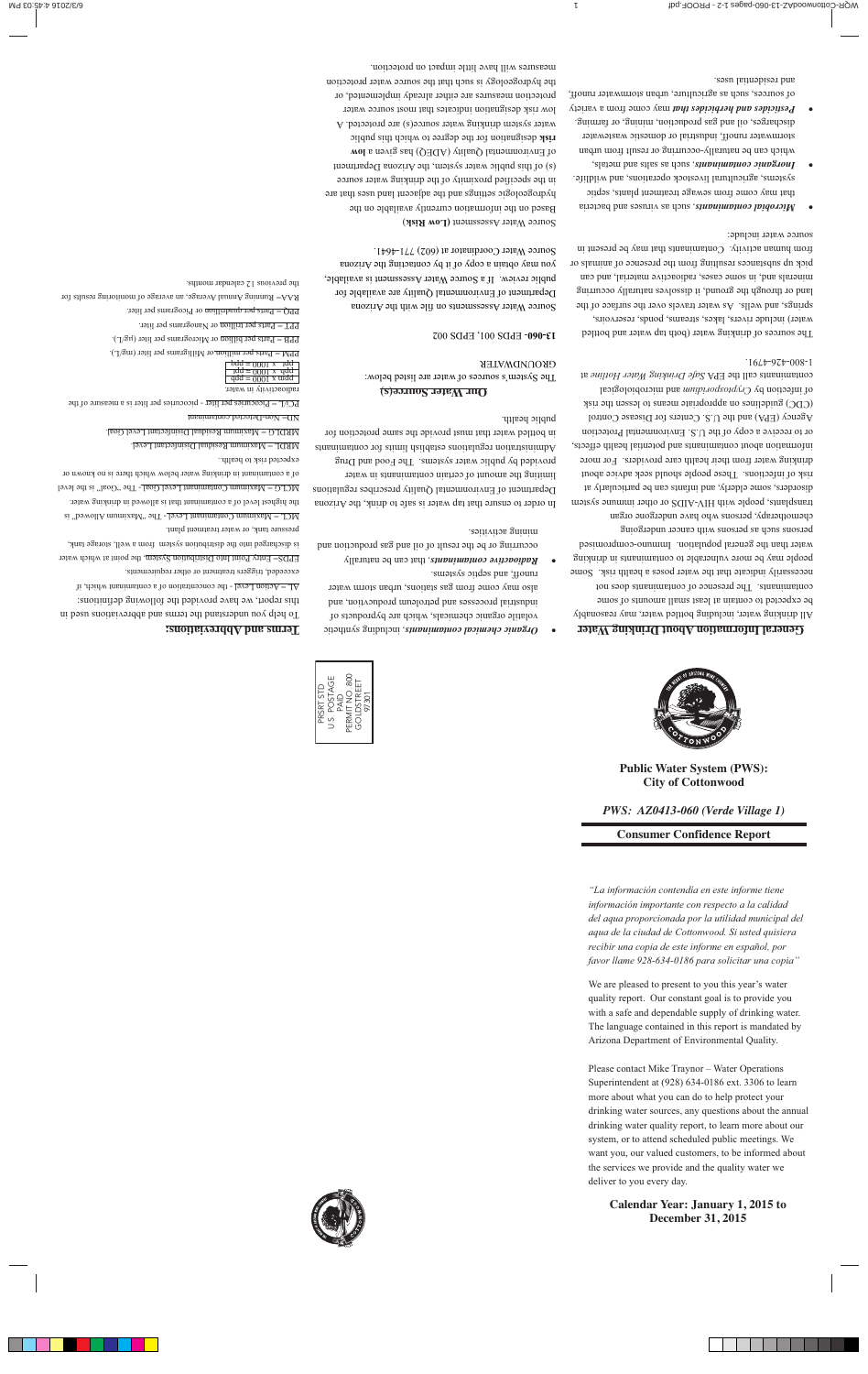### **General Information About Drinking Water**

All drinking water, including bottled water, may reasonably be expected to contain at least small amounts of some contaminants. The presence of contaminants does not necessarily indicate that the water poses a health risk. Some people may be more vulnerable to contaminants in drinking water than the general population. Immuno-compromised persons such as persons with cancer undergoing chemotherapy, persons who have undergone organ transplants, people with HIV-AIDS or other immune system disorders, some elderly, and infants can be particularly at risk of infections. These people should seek advice about drinking water from their health care providers. For more information about contaminants and potential health effects, or to receive a copy of the U.S. Environmental Protection Agency (EPA) and the U.S. Centers for Disease Control (CDC) guidelines on appropriate means to lessen the risk of infection by *Cryptosporidium* and microbiological contaminants call the EPA *Safe Drinking Water Hotline* at 1-800-426-4791.

The sources of drinking water (both tap water and bottled water) include rivers, lakes, streams, ponds, reservoirs, springs, and wells. As water travels over the surface of the land or through the ground, it dissolves naturally occurring minerals and, in some cases, radioactive material, and can pick up substances resulting from the presence of animals or from human activity. Contaminants that may be present in source water include:

- *Microbial contaminants,* such as viruses and bacteria that may come from sewage treatment plants, septic systems, agricultural livestock operations, and wildlife*.*
- *Inorganic contaminants,* such as salts and metals, which can be naturally-occurring or result from urban stormwater runoff, industrial or domestic wastewater discharges, oil and gas production, mining, or farming.
- *Pesticides and herbicides that* may come from a variety of sources, such as agriculture, urban stormwater runoff, and residential uses.
- *Organic chemical contaminants,* including synthetic volatile organic chemicals, which are byproducts of industrial processes and petroleum producvtion, and also may come from gas stations, urban storm water runoff, and septic systems.
- *Radioactive contaminants,* that can be naturally occurring or be the result of oil and gas production and mining activities.

In order to ensure that tap water is safe to drink, the Arizona Department of Environmental Quality prescribes regulations limiting the amount of certain contaminants in water provided by public water systems. The Food and Drug Administration regulations establish limits for contaminants in bottled water that must provide the same protection for public health.

### **Our Water Source(s)**

The System's sources of water are listed below: **GROUNDWATER** 

#### **13-060**- EPDS 001, EPDS 002

Source Water Assessments on file with the Arizona Department of Environmental Quality are available for public review. If a Source Water Assessment is available, you may obtain a copy of it by contacting the Arizona Source Water Coordinator at (602) 771-4641.

#### Source Water Assessment **(Low Risk**)

Based on the information currently available on the hydrogeologic settings and the adjacent land uses that are in the specified proximity of the drinking water source (s) of this public water system, the Arizona Department of Environmental Quality (ADEQ) has given a **low risk** designation for the degree to which this public water system drinking water source(s) are protected. A low risk designation indicates that most source water protection measures are either already implemented, or the hydrogeology is such that the source water protection measures will have little impact on protection.

### **Terms and Abbreviations:**

To help you understand the terms and abbreviations used in this report, we have provided the following definitions:  $AL = Action Level - the concentration of a contaminant which, if$ exceeded, triggers treatment or other requirements.

EPDS= Entry Point Into Distribution System, the point at which water is discharged into the distribution system from a well, storage tank, pressure tank, or water treatment plant.

MCL = Maximum Contaminant Level - The "Maximum Allowed" is the highest level of a contaminant that is allowed in drinking water. MCLG = Maximum Contaminant Level Goal - The "Goal" is the level of a contaminant in drinking water below which there is no known or expected risk to health..

MRDL = Maximum Residual Disinfectant Level.

MRDLG = Maximum Residual Disinfectant Level Goal.

ND= Non-Detected contaminant

 $PCi/L = Picocuries$  per liter - picocuries per liter is a measure of the

| radioactivity in water.                                           |
|-------------------------------------------------------------------|
| ppm $x 1000 = ppb$<br>ppb $x 1000 = ppt$<br>ppt $x 1000 = ppq$    |
| $PPM =$ Parts per million or Milligrams per liter (mg/L).         |
| $PPB$ = Parts per billion or Micrograms per liter ( $\mu$ g/L).   |
| $PPT = Parts per trillion or Nanograms per liter.$                |
| $PPQ =$ Parts per quadrillion or Picograms per liter.             |
| RAA= Running Annual Average, an average of monitoring results for |

the previous 12 calendar months.